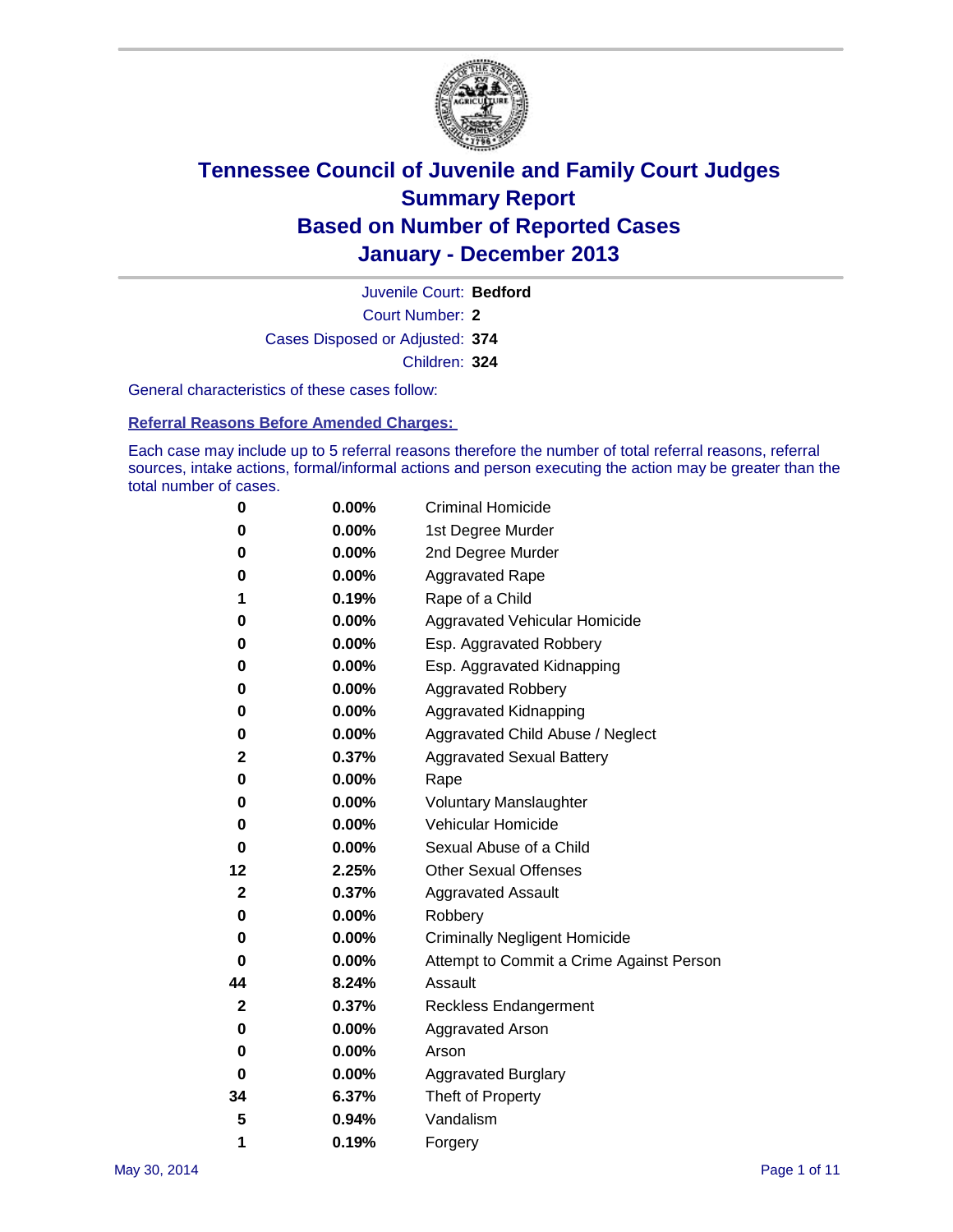

Court Number: **2** Juvenile Court: **Bedford** Cases Disposed or Adjusted: **374** Children: **324**

#### **Referral Reasons Before Amended Charges:**

Each case may include up to 5 referral reasons therefore the number of total referral reasons, referral sources, intake actions, formal/informal actions and person executing the action may be greater than the total number of cases.

| 0              | 0.00%  | <b>Worthless Checks</b>                                     |
|----------------|--------|-------------------------------------------------------------|
| 0              | 0.00%  | Illegal Possession / Fraudulent Use of Credit / Debit Cards |
| 5              | 0.94%  | <b>Burglary</b>                                             |
| $\mathbf{2}$   | 0.37%  | Unauthorized Use of a Vehicle                               |
| 0              | 0.00%  | <b>Cruelty to Animals</b>                                   |
| 0              | 0.00%  | Sale of Controlled Substances                               |
| 31             | 5.81%  | <b>Other Drug Offenses</b>                                  |
| 12             | 2.25%  | Possession of Controlled Substances                         |
| 0              | 0.00%  | <b>Criminal Attempt</b>                                     |
| 4              | 0.75%  | Carrying Weapons on School Property                         |
| 1              | 0.19%  | Unlawful Carrying / Possession of a Weapon                  |
| 5              | 0.94%  | <b>Evading Arrest</b>                                       |
| 0              | 0.00%  | <b>Escape</b>                                               |
| 1              | 0.19%  | Driving Under Influence (DUI)                               |
| 16             | 3.00%  | Possession / Consumption of Alcohol                         |
| $\mathbf{2}$   | 0.37%  | Resisting Stop, Frisk, Halt, Arrest or Search               |
| 0              | 0.00%  | <b>Aggravated Criminal Trespass</b>                         |
| $\mathbf{2}$   | 0.37%  | Harassment                                                  |
| 0              | 0.00%  | Failure to Appear                                           |
| 2              | 0.37%  | Filing a False Police Report                                |
| 0              | 0.00%  | Criminal Impersonation                                      |
| 30             | 5.62%  | <b>Disorderly Conduct</b>                                   |
| $\overline{7}$ | 1.31%  | <b>Criminal Trespass</b>                                    |
| 2              | 0.37%  | <b>Public Intoxication</b>                                  |
| 0              | 0.00%  | Gambling                                                    |
| 65             | 12.17% | <b>Traffic</b>                                              |
| 0              | 0.00%  | Local Ordinances                                            |
| 0              | 0.00%  | Violation of Wildlife Regulations                           |
| 0              | 0.00%  | Contempt of Court                                           |
| 39             | 7.30%  | Violation of Probation                                      |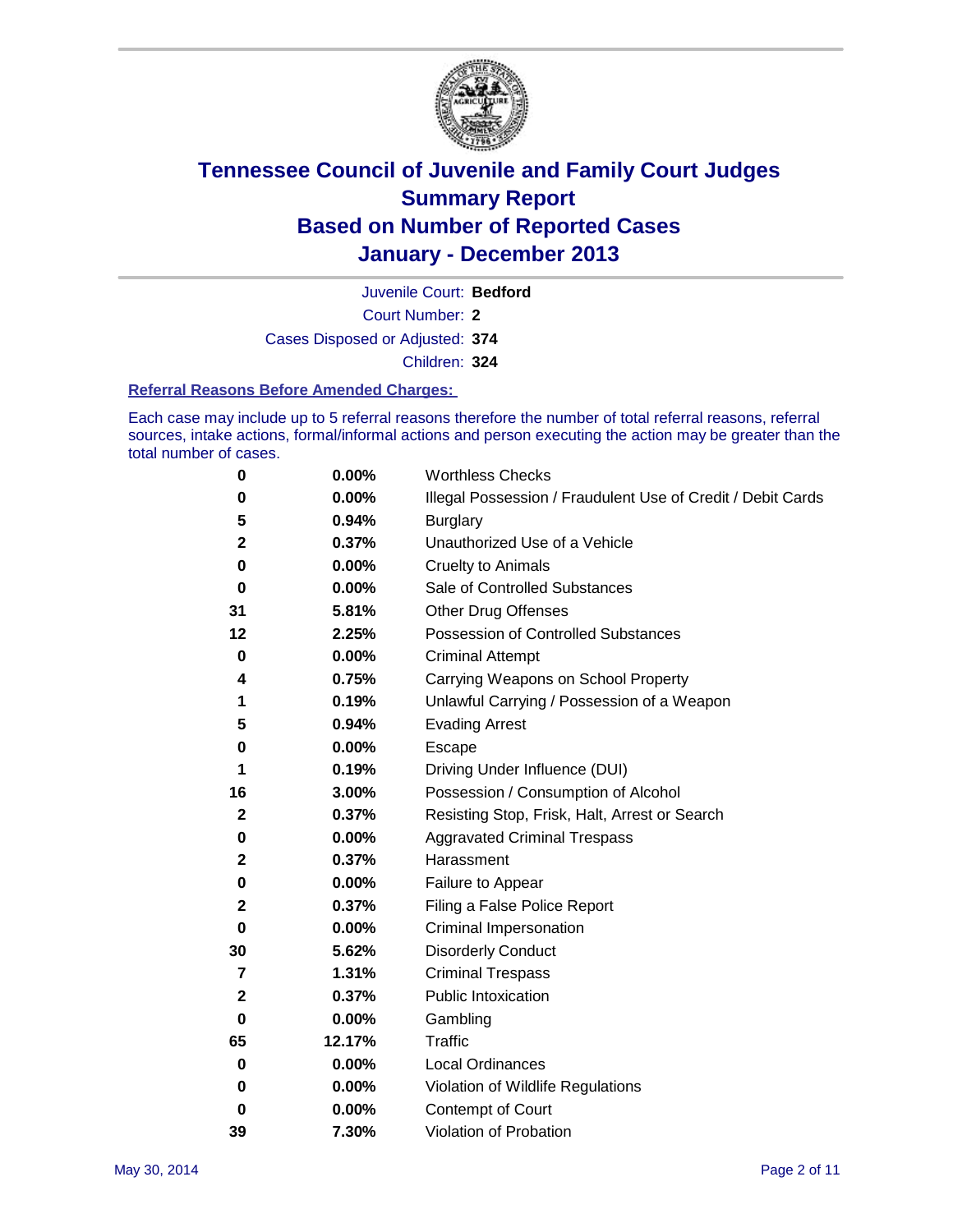

Court Number: **2** Juvenile Court: **Bedford** Cases Disposed or Adjusted: **374** Children: **324**

#### **Referral Reasons Before Amended Charges:**

Each case may include up to 5 referral reasons therefore the number of total referral reasons, referral sources, intake actions, formal/informal actions and person executing the action may be greater than the total number of cases.

| 4        | 0.75%    | Violation of Aftercare                |
|----------|----------|---------------------------------------|
| 36       | 6.74%    | <b>Unruly Behavior</b>                |
| 100      | 18.73%   | Truancy                               |
| 17       | 3.18%    | In-State Runaway                      |
| 0        | $0.00\%$ | Out-of-State Runaway                  |
| 1        | 0.19%    | Possession of Tobacco Products        |
| 7        | 1.31%    | Violation of a Valid Court Order      |
| 15       | 2.81%    | <b>Violation of Curfew</b>            |
| 0        | $0.00\%$ | Sexually Abused Child                 |
| 0        | $0.00\%$ | <b>Physically Abused Child</b>        |
| 0        | 0.00%    | Dependency / Neglect                  |
| $\bf{0}$ | $0.00\%$ | <b>Termination of Parental Rights</b> |
| 0        | $0.00\%$ | Violation of Pretrial Diversion       |
| 0        | 0.00%    | Violation of Informal Adjustment      |
| 0        | $0.00\%$ | <b>Judicial Review</b>                |
| 0        | $0.00\%$ | <b>Administrative Review</b>          |
| 0        | 0.00%    | <b>Foster Care Review</b>             |
| 0        | $0.00\%$ | Custody                               |
| 0        | 0.00%    | Visitation                            |
| 0        | $0.00\%$ | Paternity / Legitimation              |
| 0        | 0.00%    | <b>Child Support</b>                  |
| 0        | 0.00%    | <b>Request for Medical Treatment</b>  |
| 0        | 0.00%    | <b>Consent to Marry</b>               |
| 25       | 4.68%    | Other                                 |
| 534      | 100.00%  | <b>Total Referrals</b>                |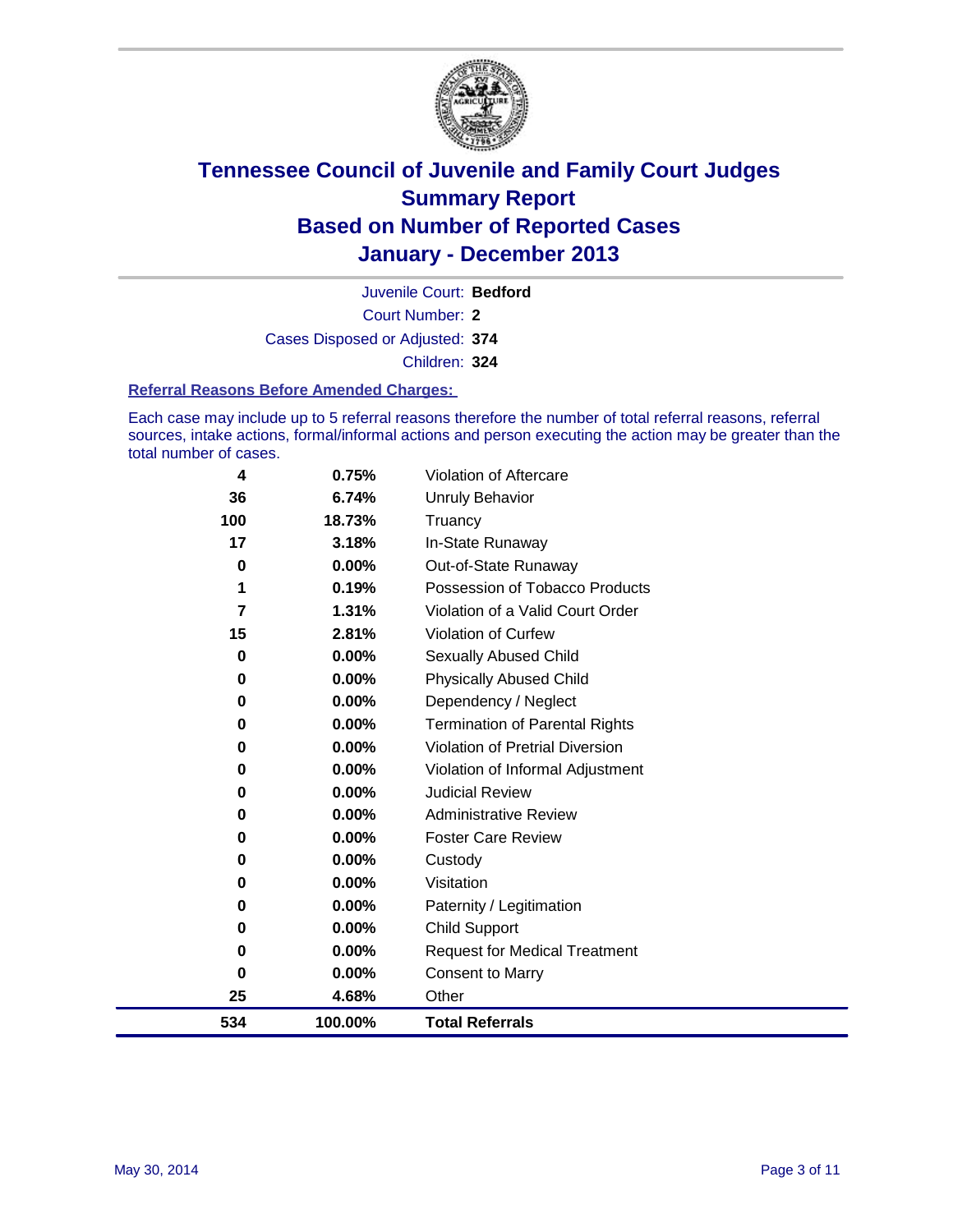

|                            |                                 | Juvenile Court: Bedford                           |  |  |  |  |
|----------------------------|---------------------------------|---------------------------------------------------|--|--|--|--|
| Court Number: 2            |                                 |                                                   |  |  |  |  |
|                            | Cases Disposed or Adjusted: 374 |                                                   |  |  |  |  |
|                            |                                 | Children: 324                                     |  |  |  |  |
| <b>Referral Sources: 1</b> |                                 |                                                   |  |  |  |  |
| 321                        | 60.11%                          | Law Enforcement                                   |  |  |  |  |
| 44                         | 8.24%                           | Parents                                           |  |  |  |  |
| 8                          | 1.50%                           | <b>Relatives</b>                                  |  |  |  |  |
| 0                          | $0.00\%$                        | Self                                              |  |  |  |  |
| 99                         | 18.54%                          | School                                            |  |  |  |  |
| 0                          | $0.00\%$                        | <b>CSA</b>                                        |  |  |  |  |
| 13                         | 2.43%                           | <b>DCS</b>                                        |  |  |  |  |
| 0                          | $0.00\%$                        | <b>Other State Department</b>                     |  |  |  |  |
| 0                          | $0.00\%$                        | <b>District Attorney's Office</b>                 |  |  |  |  |
| 34                         | 6.37%                           | <b>Court Staff</b>                                |  |  |  |  |
| 1                          | $0.19\%$                        | Social Agency                                     |  |  |  |  |
|                            | <u>, געמי</u>                   | $\mathbf{A} \mathbf{B}$ . $\mathbf{A} \mathbf{B}$ |  |  |  |  |

| 534 | 100.00%  | <b>Total Referral Sources</b> |  |
|-----|----------|-------------------------------|--|
| 0   | $0.00\%$ | Other                         |  |
| 0   | $0.00\%$ | <b>Unknown</b>                |  |
| 0   | $0.00\%$ | Hospital                      |  |
| 3   | 0.56%    | Child & Parent                |  |
| 11  | 2.06%    | Victim                        |  |
| 0   | $0.00\%$ | Other Court                   |  |

### **Age of Child at Referral: 2**

|     | 100.00%  | <b>Total Child Count</b> |
|-----|----------|--------------------------|
| 0   | $0.00\%$ | <b>Unknown</b>           |
| 6   | 1.85%    | Ages 19 and Over         |
| 81  | 25.00%   | Ages 17 through 18       |
| 114 | 35.19%   | Ages 15 through 16       |
| 73  | 22.53%   | Ages 13 through 14       |
| 29  | 8.95%    | Ages 11 through 12       |
| 21  | 6.48%    | Ages 10 and Under        |
|     | 324      |                          |

<sup>1</sup> If different than number of Referral Reasons (534), verify accuracy of your court's data.

<sup>2</sup> One child could be counted in multiple categories, verify accuracy of your court's data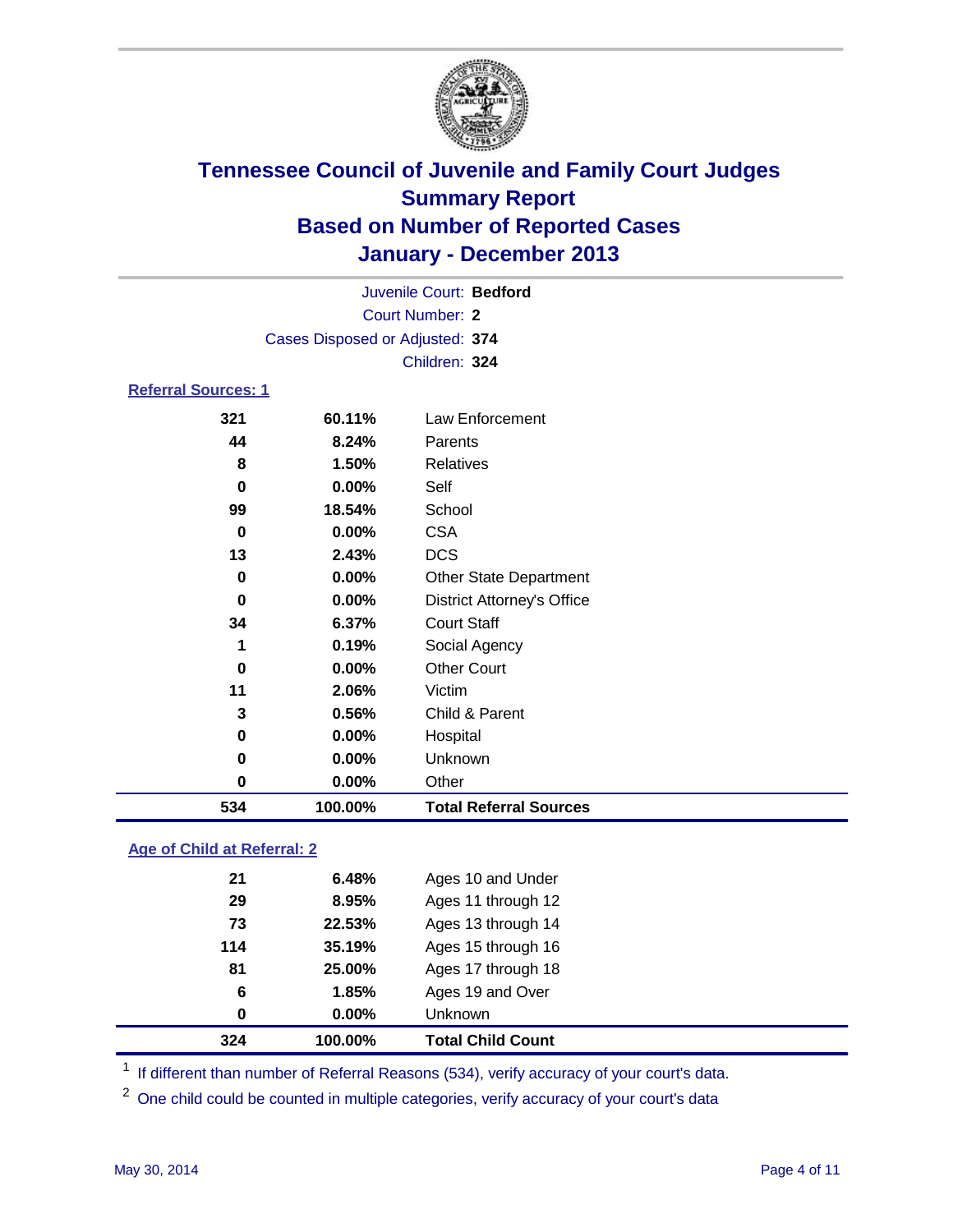

| Juvenile Court: Bedford                 |                                 |                          |  |  |
|-----------------------------------------|---------------------------------|--------------------------|--|--|
| Court Number: 2                         |                                 |                          |  |  |
|                                         | Cases Disposed or Adjusted: 374 |                          |  |  |
|                                         |                                 | Children: 324            |  |  |
| Sex of Child: 1                         |                                 |                          |  |  |
| 204                                     | 62.96%                          | Male                     |  |  |
| 120                                     | 37.04%                          | Female                   |  |  |
| $\bf{0}$                                | 0.00%                           | Unknown                  |  |  |
| 324                                     | 100.00%                         | <b>Total Child Count</b> |  |  |
| Race of Child: 1                        |                                 |                          |  |  |
| 248                                     | 76.54%                          | White                    |  |  |
| 57                                      | 17.59%                          | African American         |  |  |
| $\bf{0}$                                | 0.00%                           | Native American          |  |  |
| $\mathbf{2}$                            | 0.62%                           | Asian                    |  |  |
| 14                                      | 4.32%                           | Mixed                    |  |  |
| 3                                       | 0.93%                           | Unknown                  |  |  |
| 324                                     | 100.00%                         | <b>Total Child Count</b> |  |  |
| <b>Hispanic Origin: 1</b>               |                                 |                          |  |  |
| 47                                      | 14.51%                          | Yes                      |  |  |
| 277                                     | 85.49%                          | <b>No</b>                |  |  |
| $\pmb{0}$                               | 0.00%                           | Unknown                  |  |  |
| 324                                     | 100.00%                         | <b>Total Child Count</b> |  |  |
| <b>School Enrollment of Children: 1</b> |                                 |                          |  |  |
| 315                                     | 97.22%                          | Yes                      |  |  |
| 8                                       | 2.47%                           | <b>No</b>                |  |  |
| 1                                       | 0.31%                           | Unknown                  |  |  |
| 324                                     | 100.00%                         | <b>Total Child Count</b> |  |  |

One child could be counted in multiple categories, verify accuracy of your court's data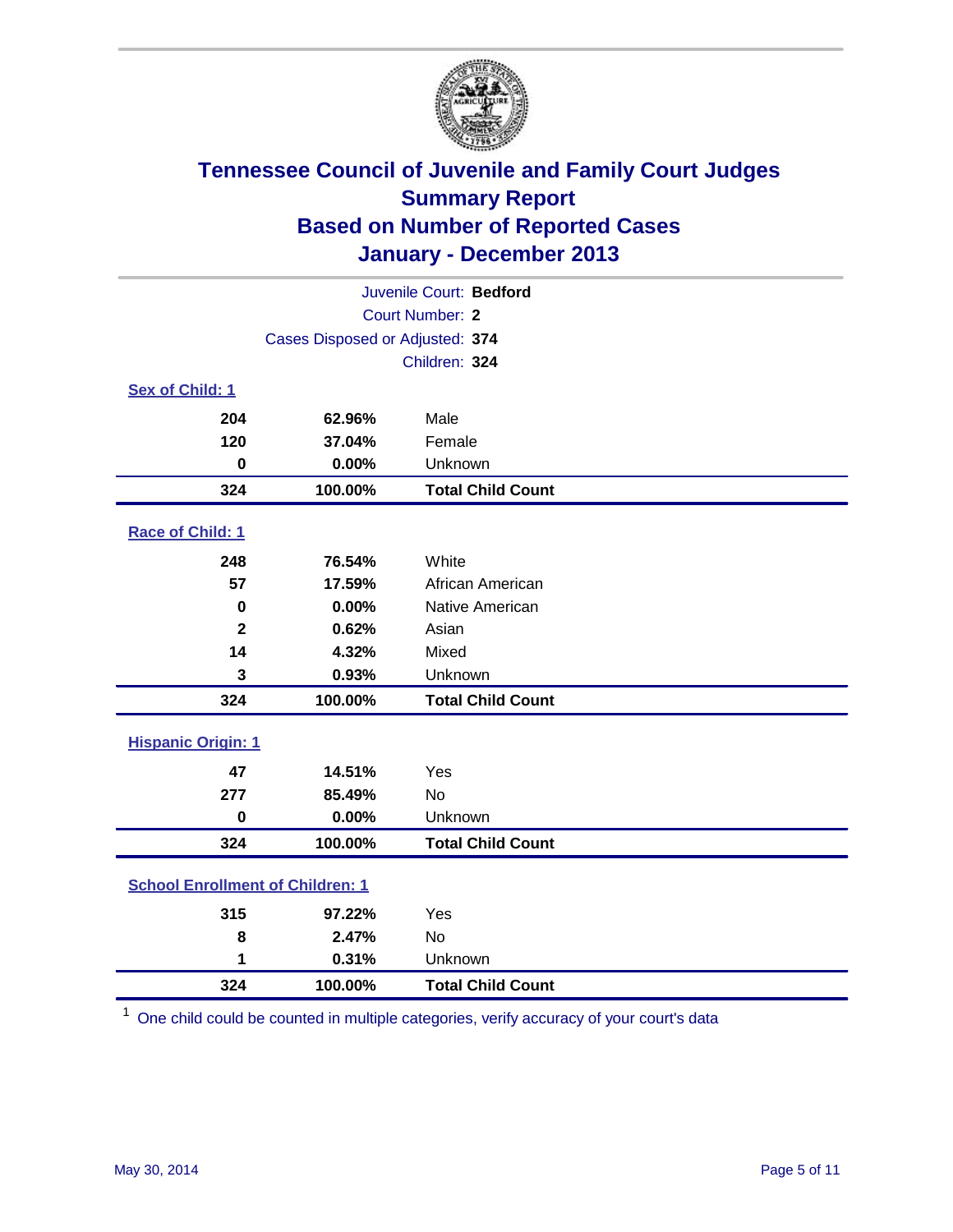

Court Number: **2** Juvenile Court: **Bedford** Cases Disposed or Adjusted: **374** Children: **324**

### **Living Arrangement of Child at Time of Referral: 1**

| 324 | 100.00%  | <b>Total Child Count</b>     |
|-----|----------|------------------------------|
| 2   | 0.62%    | Other                        |
| 0   | 0.00%    | Unknown                      |
| 0   | $0.00\%$ | Independent                  |
| 0   | $0.00\%$ | In an Institution            |
| 0   | $0.00\%$ | In a Residential Center      |
| 1   | 0.31%    | In a Group Home              |
| 9   | 2.78%    | With Foster Family           |
| 2   | 0.62%    | <b>With Adoptive Parents</b> |
| 15  | 4.63%    | <b>With Relatives</b>        |
| 24  | 7.41%    | With Father                  |
| 137 | 42.28%   | <b>With Mother</b>           |
| 15  | 4.63%    | With Mother and Stepfather   |
| 21  | 6.48%    | With Father and Stepmother   |
| 98  | 30.25%   | With Both Biological Parents |
|     |          |                              |

### **Type of Detention: 2**

| 374 | 100.00%  | <b>Total Detention Count</b> |  |
|-----|----------|------------------------------|--|
| 0   | 0.00%    | Other                        |  |
| 302 | 80.75%   | Does Not Apply               |  |
| 0   | 0.00%    | <b>Unknown</b>               |  |
| 0   | $0.00\%$ | <b>Psychiatric Hospital</b>  |  |
| 0   | 0.00%    | Jail - No Separation         |  |
| 0   | $0.00\%$ | Jail - Partial Separation    |  |
| 0   | 0.00%    | Jail - Complete Separation   |  |
| 72  | 19.25%   | Juvenile Detention Facility  |  |
| 0   | $0.00\%$ | Non-Secure Placement         |  |
|     |          |                              |  |

<sup>1</sup> One child could be counted in multiple categories, verify accuracy of your court's data

If different than number of Cases (374) verify accuracy of your court's data.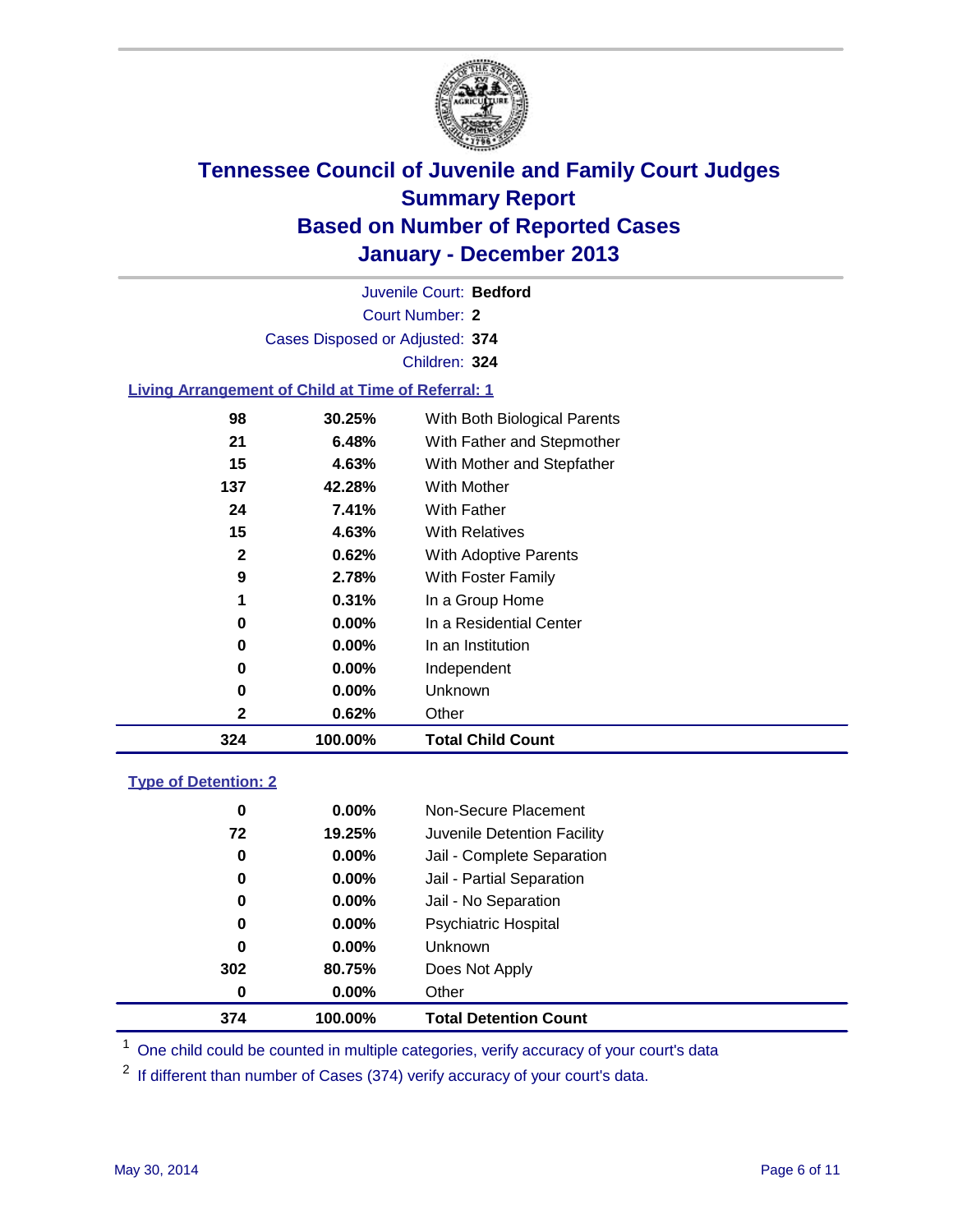

|                                                    | Juvenile Court: Bedford         |                                      |  |  |  |  |  |
|----------------------------------------------------|---------------------------------|--------------------------------------|--|--|--|--|--|
|                                                    | Court Number: 2                 |                                      |  |  |  |  |  |
|                                                    | Cases Disposed or Adjusted: 374 |                                      |  |  |  |  |  |
|                                                    | Children: 324                   |                                      |  |  |  |  |  |
| <b>Placement After Secure Detention Hearing: 1</b> |                                 |                                      |  |  |  |  |  |
| 1                                                  | 0.27%                           | Returned to Prior Living Arrangement |  |  |  |  |  |
| 69                                                 | 18.45%                          | Juvenile Detention Facility          |  |  |  |  |  |
| $\bf{0}$                                           | 0.00%                           | Jail                                 |  |  |  |  |  |
| 0                                                  | 0.00%                           | Shelter / Group Home                 |  |  |  |  |  |
| $\bf{0}$                                           | 0.00%                           | <b>Foster Family Home</b>            |  |  |  |  |  |
| 0                                                  | 0.00%                           | Psychiatric Hospital                 |  |  |  |  |  |
| 0                                                  | 0.00%                           | Unknown                              |  |  |  |  |  |
| 304                                                | 81.28%                          | Does Not Apply                       |  |  |  |  |  |
| 0                                                  | 0.00%                           | Other                                |  |  |  |  |  |
| 374                                                | 100.00%                         | <b>Total Placement Count</b>         |  |  |  |  |  |
| <b>Intake Actions: 2</b>                           |                                 |                                      |  |  |  |  |  |
|                                                    |                                 |                                      |  |  |  |  |  |
| 417                                                | 78.09%                          | <b>Petition Filed</b>                |  |  |  |  |  |
| $\bf{0}$                                           | 0.00%                           | <b>Motion Filed</b>                  |  |  |  |  |  |
| 47                                                 | 8.80%                           | <b>Citation Processed</b>            |  |  |  |  |  |
| 1                                                  | 0.19%                           | Notification of Paternity Processed  |  |  |  |  |  |
| $\bf{0}$                                           | 0.00%                           | Scheduling of Judicial Review        |  |  |  |  |  |
| $\bf{0}$                                           | 0.00%                           | Scheduling of Administrative Review  |  |  |  |  |  |
| 0                                                  | 0.00%                           | Scheduling of Foster Care Review     |  |  |  |  |  |
| 0                                                  | 0.00%                           | Unknown                              |  |  |  |  |  |
| $\bf{0}$                                           |                                 |                                      |  |  |  |  |  |
|                                                    | 0.00%                           | Does Not Apply                       |  |  |  |  |  |
| 69<br>534                                          | 12.92%<br>100.00%               | Other                                |  |  |  |  |  |

<sup>1</sup> If different than number of Cases (374) verify accuracy of your court's data.

If different than number of Referral Reasons (534), verify accuracy of your court's data.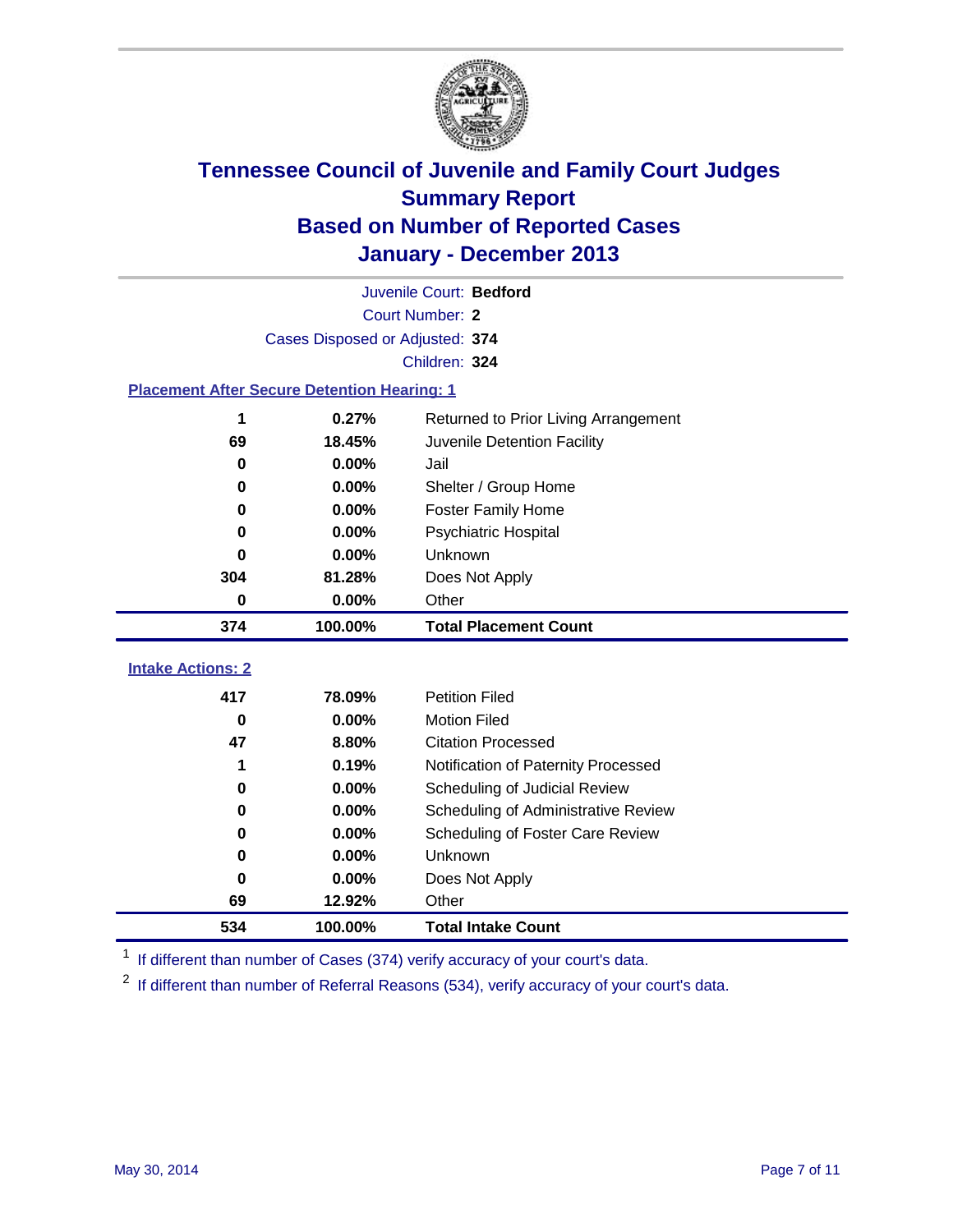

Court Number: **2** Juvenile Court: **Bedford** Cases Disposed or Adjusted: **374** Children: **324**

#### **Last Grade Completed by Child: 1**

| $\bf{0}$ | 0.00%          | Other                            |
|----------|----------------|----------------------------------|
| 0<br>3   | 0.00%<br>0.93% | Never Attended School<br>Unknown |
| 1        | 0.31%          | Graduated                        |
| 0        | 0.00%          | <b>GED</b>                       |
| 0        | 0.00%          | Non-Graded Special Ed            |
| 18       | 5.56%          | 12th Grade                       |
| 63       | 19.44%         | 11th Grade                       |
| 55       | 16.98%         | 10th Grade                       |
| 62       | 19.14%         | 9th Grade                        |
| 38       | 11.73%         | 8th Grade                        |
| 36       | 11.11%         | 7th Grade                        |
| 19       | 5.86%          | 6th Grade                        |
| 10       | 3.09%          | 5th Grade                        |
| 5        | 1.54%          | 4th Grade                        |
| 5        | 1.54%          | 3rd Grade                        |
| 1        | 0.31%          | 2nd Grade                        |
| 5        | 1.54%          | 1st Grade                        |
| 3        | 0.93%          | Kindergarten                     |
| 0        | 0.00%          | Preschool                        |
| $\bf{0}$ | 0.00%          | Too Young for School             |

| 324 | 100.00%  | <b>Total Child Count</b> |  |
|-----|----------|--------------------------|--|
| 0   | $0.00\%$ | <b>Unknown</b>           |  |
| 323 | 99.69%   | No                       |  |
|     | 0.31%    | Yes                      |  |
|     |          |                          |  |

One child could be counted in multiple categories, verify accuracy of your court's data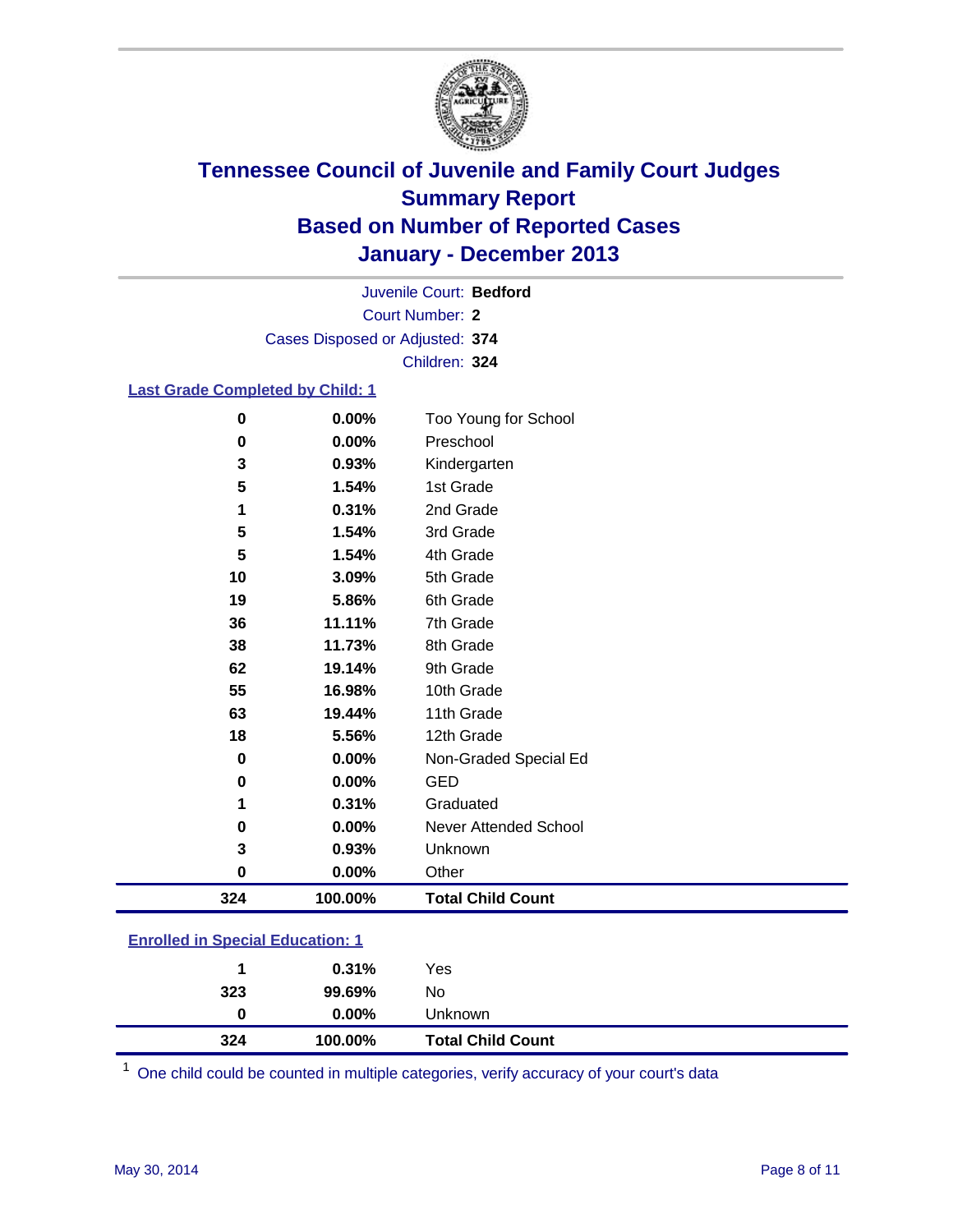

|                              |                                 | Juvenile Court: Bedford   |
|------------------------------|---------------------------------|---------------------------|
|                              |                                 | Court Number: 2           |
|                              | Cases Disposed or Adjusted: 374 |                           |
|                              |                                 | Children: 324             |
| <b>Action Executed By: 1</b> |                                 |                           |
| 468                          | 87.64%                          | Judge                     |
| 0                            | $0.00\%$                        | Magistrate                |
| 12                           | 2.25%                           | <b>YSO</b>                |
| 54                           | 10.11%                          | Other                     |
| 0                            | $0.00\%$                        | Unknown                   |
| 534                          | 100.00%                         | <b>Total Action Count</b> |

### **Formal / Informal Actions: 1**

| 28  | 5.24%    | Dismissed                                        |
|-----|----------|--------------------------------------------------|
| 87  | 16.29%   | Retired / Nolle Prosequi                         |
| 162 | 30.34%   | <b>Complaint Substantiated Delinquent</b>        |
| 76  | 14.23%   | <b>Complaint Substantiated Status Offender</b>   |
| 5   | 0.94%    | <b>Complaint Substantiated Dependent/Neglect</b> |
| 0   | $0.00\%$ | <b>Complaint Substantiated Abused</b>            |
| 0   | $0.00\%$ | <b>Complaint Substantiated Mentally III</b>      |
| 68  | 12.73%   | Informal Adjustment                              |
| 0   | $0.00\%$ | <b>Pretrial Diversion</b>                        |
| 0   | 0.00%    | <b>Transfer to Adult Court Hearing</b>           |
| 0   | $0.00\%$ | Charges Cleared by Transfer to Adult Court       |
| 0   | $0.00\%$ | Special Proceeding                               |
| 0   | $0.00\%$ | <b>Review Concluded</b>                          |
| 108 | 20.22%   | Case Held Open                                   |
| 0   | $0.00\%$ | Other                                            |
| 0   | $0.00\%$ | <b>Unknown</b>                                   |
| 534 | 100.00%  | <b>Total Action Count</b>                        |

<sup>1</sup> If different than number of Referral Reasons (534), verify accuracy of your court's data.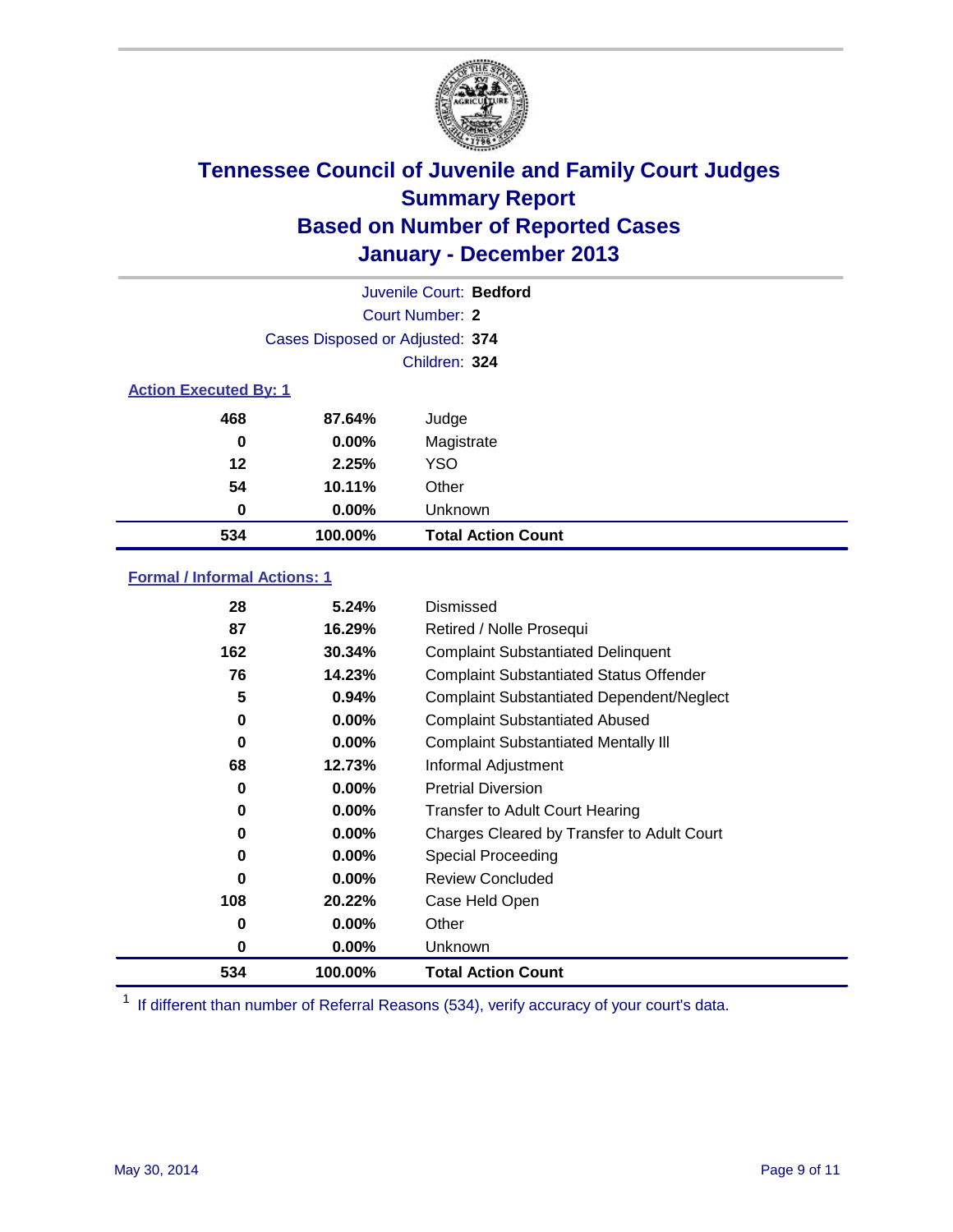

|                       |                                 | Juvenile Court: Bedford                               |
|-----------------------|---------------------------------|-------------------------------------------------------|
|                       |                                 | <b>Court Number: 2</b>                                |
|                       | Cases Disposed or Adjusted: 374 |                                                       |
|                       |                                 | Children: 324                                         |
| <b>Case Outcomes:</b> |                                 | There can be multiple outcomes for one child or case. |
| 13                    | 2.66%                           | <b>Case Dismissed</b>                                 |
| 59                    | 12.07%                          | Case Retired or Nolle Prosequi                        |
| 63                    | 12.88%                          | Warned / Counseled                                    |
| 84                    | 17.18%                          | Held Open For Review                                  |
| 107                   | 21.88%                          | Supervision / Probation to Juvenile Court             |
| 0                     | 0.00%                           | <b>Probation to Parents</b>                           |
| 0                     | 0.00%                           | Referral to Another Entity for Supervision / Service  |
| 1                     | 0.20%                           | Referred for Mental Health Counseling                 |
| 0                     | 0.00%                           | Referred for Alcohol and Drug Counseling              |
| 0                     | 0.00%                           | <b>Referred to Alternative School</b>                 |
| 0                     | 0.00%                           | Referred to Private Child Agency                      |
| 37                    | 7.57%                           | Referred to Defensive Driving School                  |
| 0                     | 0.00%                           | Referred to Alcohol Safety School                     |
| 0                     | 0.00%                           | Referred to Juvenile Court Education-Based Program    |
| 0                     | 0.00%                           | Driver's License Held Informally                      |
| 0                     | 0.00%                           | <b>Voluntary Placement with DMHMR</b>                 |
| 0                     | 0.00%                           | <b>Private Mental Health Placement</b>                |
| 0                     | 0.00%                           | <b>Private MR Placement</b>                           |
| 0                     | 0.00%                           | Placement with City/County Agency/Facility            |
| 0                     | 0.00%                           | Placement with Relative / Other Individual            |
| 0                     | 0.00%                           | Fine                                                  |
| 3                     | 0.61%                           | <b>Public Service</b>                                 |
| 0                     | 0.00%                           | Restitution                                           |
| 0                     | 0.00%                           | <b>Runaway Returned</b>                               |
| 0                     | 0.00%                           | No Contact Order                                      |
| o                     | 0.00%                           | Injunction Other than No Contact Order                |
| 0                     | 0.00%                           | <b>House Arrest</b>                                   |
| 0                     | 0.00%                           | <b>Court Defined Curfew</b>                           |
| 0                     | 0.00%                           | Dismissed from Informal Adjustment                    |
| 0                     | 0.00%                           | <b>Dismissed from Pretrial Diversion</b>              |
| 0                     | 0.00%                           | <b>Released from Probation</b>                        |
| 0                     | 0.00%                           | <b>Transferred to Adult Court</b>                     |
| 0                     | $0.00\%$                        | <b>DMHMR Involuntary Commitment</b>                   |